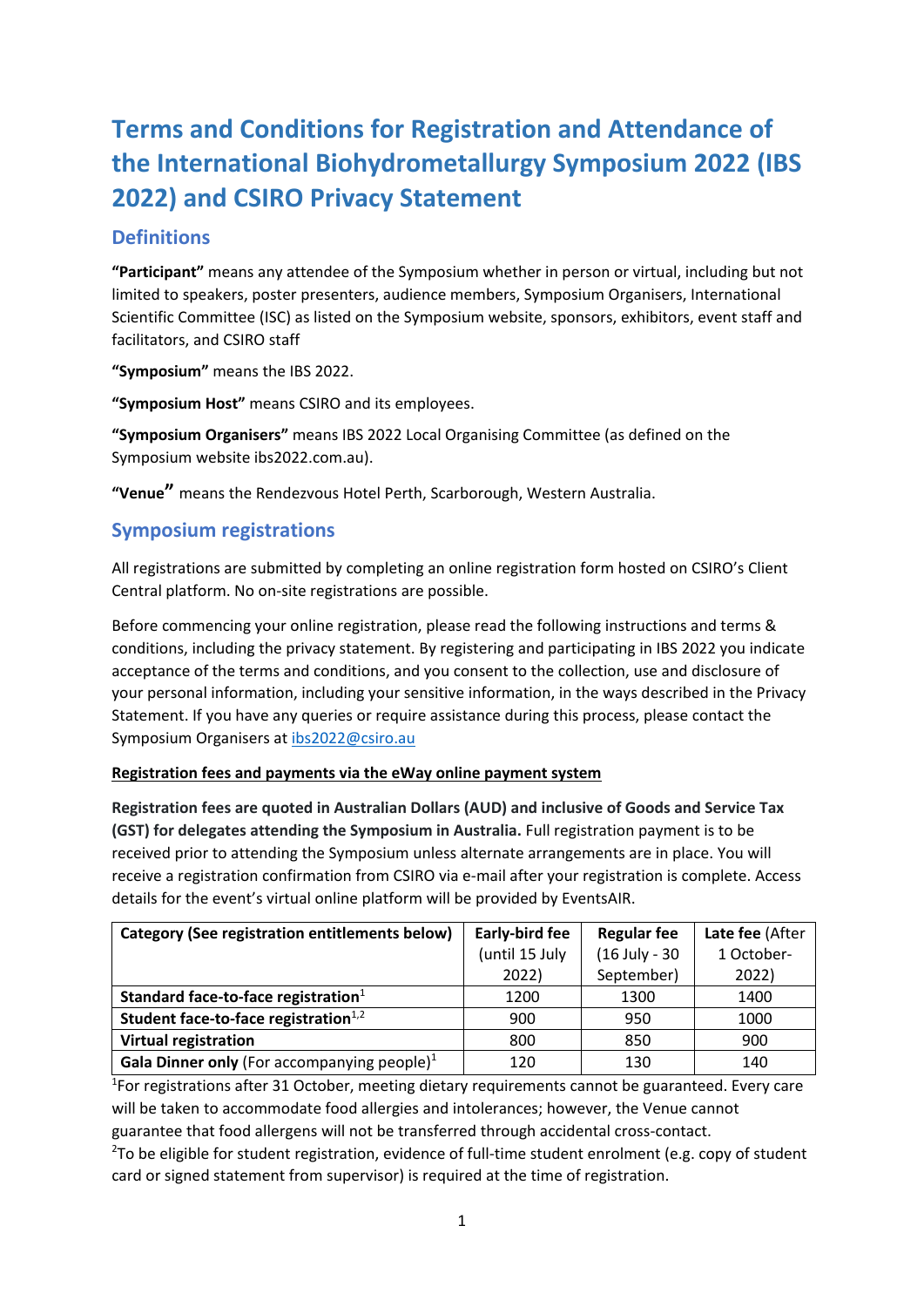#### **Registration entitlements**

### *Face-to-face standard and student registration:*

- Face-to-face admission to all Symposium oral and poster sessions at the Venue in Perth, 20-23 November 2022
- Access to Exhibitor area at the Venue, 20-23 November 2022
- Welcome reception, 20 November 2022
- Morning and afternoon teas, 21-23 November 2022
- Lunches, 21-23 November 2022
- Gala Dinner, 22 November 2022
- Access to the online Symposium platform, including all benefits listed below for virtual registrations

# *Virtual registration:*

- Access to the online Symposium platform
- Admission to all oral sessions through online Symposium platform, 20-23 November 2022
- Access to virtual posters through online Symposium platform
- Access to the Virtual Exhibition through online Symposium platform
- Networking opportunity through the online Symposium platform
- Access to all on-demand content for 6 months post Symposium

# *Additional Gala Dinner registration for Accompanying People*

- Gala Dinner, 22 November 2022

# **Registration fee waivers**

A limited number of fee waivers may be provided to selected students and/or Post-Doctoral Fellows (with no more than 6 years from PhD) from developing countries**,** at the discretion of the Symposium Organisers. Only Participants who are current residents of countries determined to be a Low Income Country according to Group A and B of the WHO HINARI and Research4Life List (please see the country lis[t here\)](https://www.research4life.org/access/eligibility/) and India are eligible to apply to waive their registration fees. To apply for a fee-waiver, please submit an application using the application form available at [https://ibs2022.com.au/registration/,](https://ibs2022.com.au/registration/) signed by your supervisor, together with proof of country of residence and full-time student enrolment (for students) or PhD degree award (for Post-Doctoral Fellows) to  $ibs2022@csiro.au$  by 15<sup>th</sup> July 2022.

Please ensure that you have the authorisation to disclose your supervisor's personal information to CSIRO for the purpose outlined above.

Sponsors and exhibitors get a free registration as part of the sponsorship/exhibitor benefit package, but the exhibitor registration does not include a ticket for the Gala Dinner.

# **Terms & conditions for registrations**

# *By registering to the Symposium, you accept the following Terms and Conditions:*

# **Time zone**

Please note that the Symposium Organisers uses Australian Western Standard Time as its time zone regarding registration and Symposium program. This implies that all registration deadlines will pass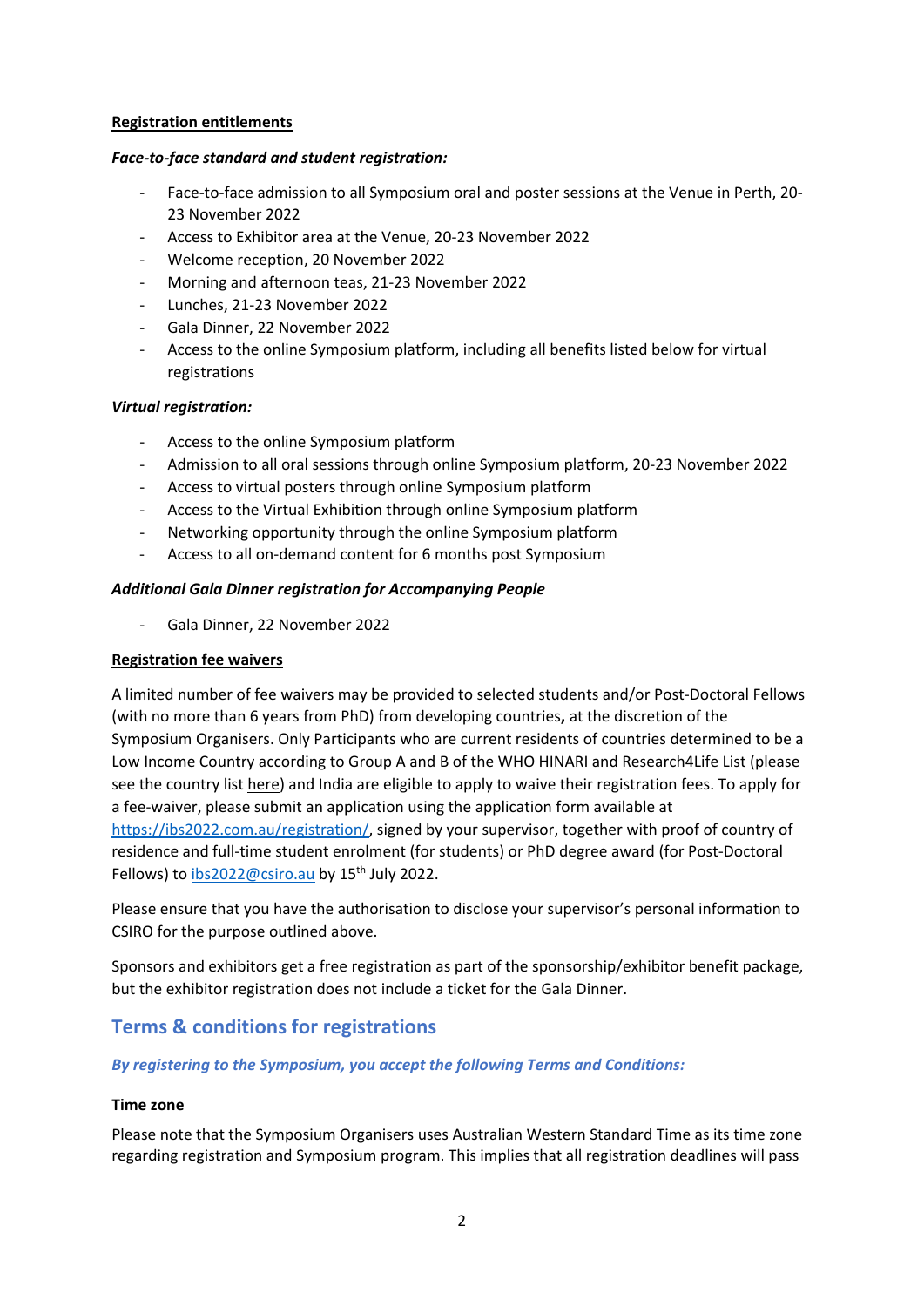at midnight Australian Western Standard Time on the date mentioned, and Symposium session times shown in the program are at Australian Western Standard Time.

### **Cancellation and changes**

Once your registration has been completed, no refunds will be available. Your registration may be transferred to another person by 30 September 2022. The Symposium Organisers must be advised of any transfers of registrations in writing to email: [ibs2022@csiro.au](mailto:ibs2022@csiro.au) by this date.

# **Disclaimer**

The Symposium program shown at the Symposium website is correct at the time of publishing.

The Symposium Organisers reserve the right to make changes to the Symposium program, Venue and timings at any time. Should any restrictions be imposed by local, State or Federal government authorities prior to or during event, Participants must comply with the restrictions as directed.

In the event of force majeure or Covid restrictions, Symposium Organisers have the right to postpone or cancel the event. Symposium Organisers and Symposium Host shall not be liable for any loss, expenditure, damage or inconvenience incurred by the Participant as a result of such alternation. In this case, the Participant is referred to their insurance.

# **Covid-19 Vaccination & Testing Requirements**

Participants and their accompanying persons shall comply with all Australian Federal Government and Western Australian State Government requirements for COVID-19 vaccination, testing and/or quarantine requirements. In addition, Participants are also required to comply with all requirements set by the Venue for this event. The Symposium Organisers and Symposium Host do not accept liability for Participants and their accompanying persons who fail to follow these requirements.

Federal and State Covid requirements can be found on the relevant Government websites and the Symposium Organisers recommend checking this information frequently, as well as immediately prior to departure for Australia.

**[Travel restrictions | COVID-19](https://covid19.homeaffairs.gov.au/travel-restrictions) and the border (homeaffairs.gov.au)**

#### **COVID-19 coronavirus [\(www.wa.gov.au\)](https://www.wa.gov.au/government/covid-19-coronavirus)**

#### **COVID-19 coronavirus: Travel to WA [\(www.wa.gov.au\)](https://www.wa.gov.au/government/covid-19-coronavirus/covid-19-coronavirus-travel-wa)**

#### **Liability and insurance**

Participants attending or participating in the Symposium do so at their own risk. Symposium Organisers and Symposium Host are not responsible for any loss, damage or injury incurred by Participants or their accompanying persons. Participants are responsible for any damage, injury or loss incurred by the Symposium Organisers, Symposium Host, the Venue or any other third party as a result of the Participant's breach of this contract or their own negligence.

In case a Participant sustains an injury or illness while participating in any role in the Symposium, the Participant hereby authorises any medical or health personnel to perform and administer first aid medical treatment as deemed necessary, and, if required, to seek more specialized medical attention at hospitals and health care institutions.

Participants hereby acknowledge and agree that they have opted to voluntarily enter this agreement and to assume all risks of loss, damage and injury, including death that may be sustained as a consequence of participation in the Symposium. Hereby, all of Symposium Organisers and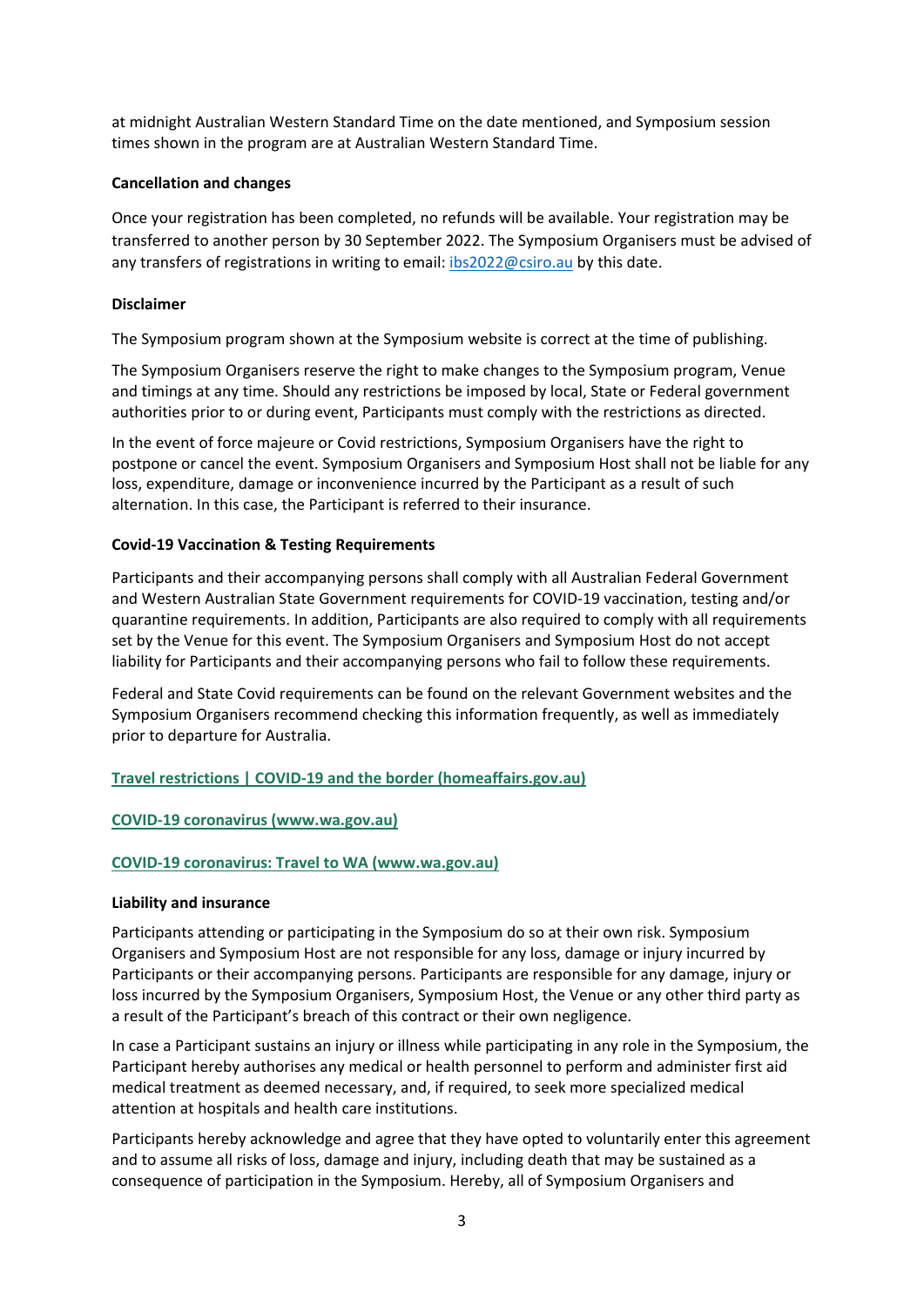Symposium Host are released from any claims, actions, suits or demands of whichever nature arising out of or related in any way to participation in the Symposium, including any loss, damage, injury or death sustained by any third party as a result, directly or indirectly, of the Participant's participation in the Symposium.

Furthermore, Symposium Organisers and Symposium Host are not liable if they cannot meet the Participant's expectations or the Symposium Organiser's and Symposium Host's commitments in case such failure is a result of either natural disasters (i.e. force majeure), such as earthquakes, tsunamis, floods, fire, pandemics, etc. for which no one can be held responsible, acts of violence (wars, riots, terrorism) or performance failures of parties outside the control of the Symposium Organisers (subcontractors, transport problems, etc.).

Neither do the Symposium Organisers claim any responsibility whatsoever concerning underage visitors. Underage visitors are not allowed to attend the Symposium welcome reception and Gala Dinner.

#### **Intellectual property and copyright**

Participants are aware that all presentations, posters and abstracts given and associated with the Symposium represent the intellectual property and copyright of the authors and a non-exclusive licence to copyright is assigned to the Symposium Organisers for the purposes of the Symposium. Authors retain the right to use materials in their abstracts, presentations and posters for other uses. Further use of the materials (publication, lecture, presentation, education, sales, distribution, etc.) without the consent of the author is prohibited.

#### **Applicable Law**

Any dispute arising out of or in connection with the Symposium, including any disputes regarding the existence, validity or termination thereof, will be subject to Australian law and will be resolved by the Court in Australia.

#### **Code of conduct**

All Participants agree to act by our code of conduct outlined below.

#### *Inclusion and diversity*

The Symposium Organisers are committed to creating an inclusive and respectful Symposium that invites participation from people of all races, ethnicities, cultural backgrounds, physical appearances, body sizes, religions (or lack thereof), abilities, genders, ages, abilities and sexual orientations.

Harassment of Participants is not tolerated in any form, e.g. including, but not limited to sustained disruption of talks or other events, offensive verbal comments, deliberate intimidation, stalking, following, harassing photography or recording, inappropriate physical contact, and unwelcome sexual attention. Sexual language and imagery is not appropriate for the event.

If a Participant engages in harassing behaviour, the Symposium Organisers may take any action they deem appropriate, including warning the offender or exclusion from the Symposium with no refund. Note that participants with accompanying persons are considered fully responsible for the behaviour of their guest(s) and may be sanctioned too.

If you are being harassed, notice that someone else is being harassed, or have any other concerns, please contact a member of the Symposium Organisers immediately. Symposium Organiser staff can be found at the registration desk.

Symposium Organisers will be happy to help Participants contact venue security or local law enforcement or otherwise assist those experiencing harassment to feel safe for the duration of the Symposium. We value your attendance.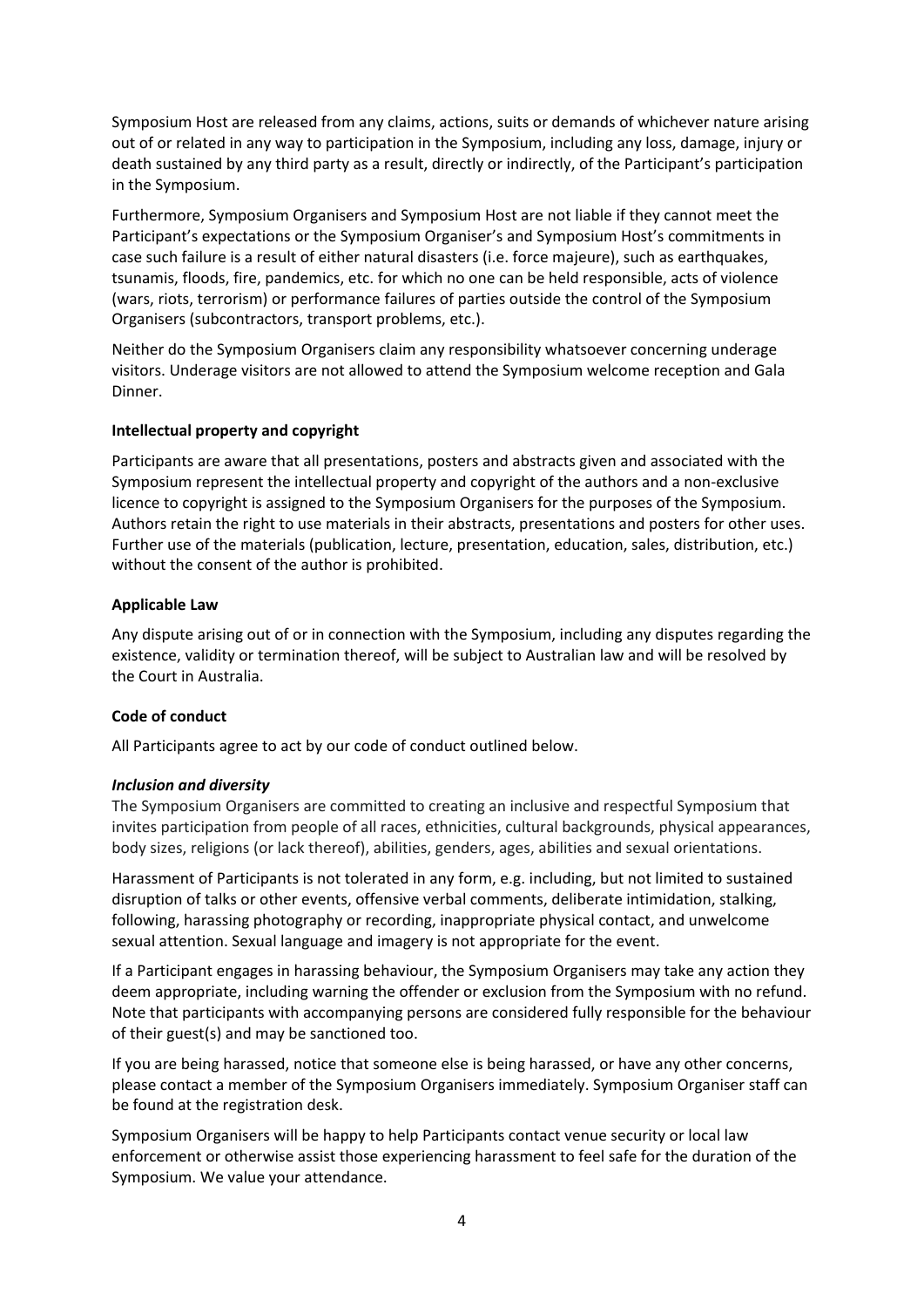#### *Alcohol consumption*

Whilst a limited volume of alcoholic beverages will be available during some face-to-face events of the Symposium, the Symposium Organisers are not responsible for the individual intake of the Participants. Participants are not permitted to supply and consume their own alcohol during Symposium sessions and social functions. The Venue will practice responsible service of alcohol at all times and reserves the right to refuse service of alcohol to any person. Recreational drugs are prohibited.

#### *Compliance*

Participants are to attend the Symposium in an orderly manner in full compliance of the Venue rules and with all applicable laws. This will include, however not be limited to maintaining reasonable noise levels, adhering to Occupational Health & Safety regulations of the State of Western Australia, adhering to smoking legislation etc.

#### *Damages*

Participants are financially responsible for any damage sustained to the Venue due to their acts or omissions or the acts or omissions of their accompanying person. This can include however is not limited to extra cleaning charges, cost to repair damaged furniture etc.

#### *Security*

The Venue reserves the right to exclude or eject any or all objectionable persons from the Symposium on the Hotel premises without liability.

# **CSIRO Privacy Statement**

This privacy collection statement sets out how CSIRO collects and manages your personal information in accordance with the *Privacy Act 1988* (Cth) (the Privacy Act).

#### **How and when do we collect your personal information?**

We collect your personal information to facilitate your participation in the Symposium. CSIRO may collect personal information from participants, including but not limited to speakers, poster presenters, audience members, Symposium Organisers, International Scientific Committee (ISC) as listed on the Symposium website, sponsors, exhibitors, event staff and facilitators, and CSIRO staff. The personal information collected may vary for different individuals, and may include:

- your full name
- your email address, contact number and organisation address
- your organisation name and position
- whether you have previously attended an IBS conference
- how you heard about the event
- evidence of full-time student enrolment (e.g. copy of student card or signed statement from your supervisor)
- evidence that you are a current student in a developing country, or have completed a PhD in a developing country within the last six years (application form, proof of country of residence e.g. driver's licence, and full-time student enrolment (student card) or PhD degree award
- payment information including your credit card details and information related to the transaction of payment for your registration fee
- research abstracts you have authored, including under which Symposium topic it best fits, and your preference for oral or poster presentation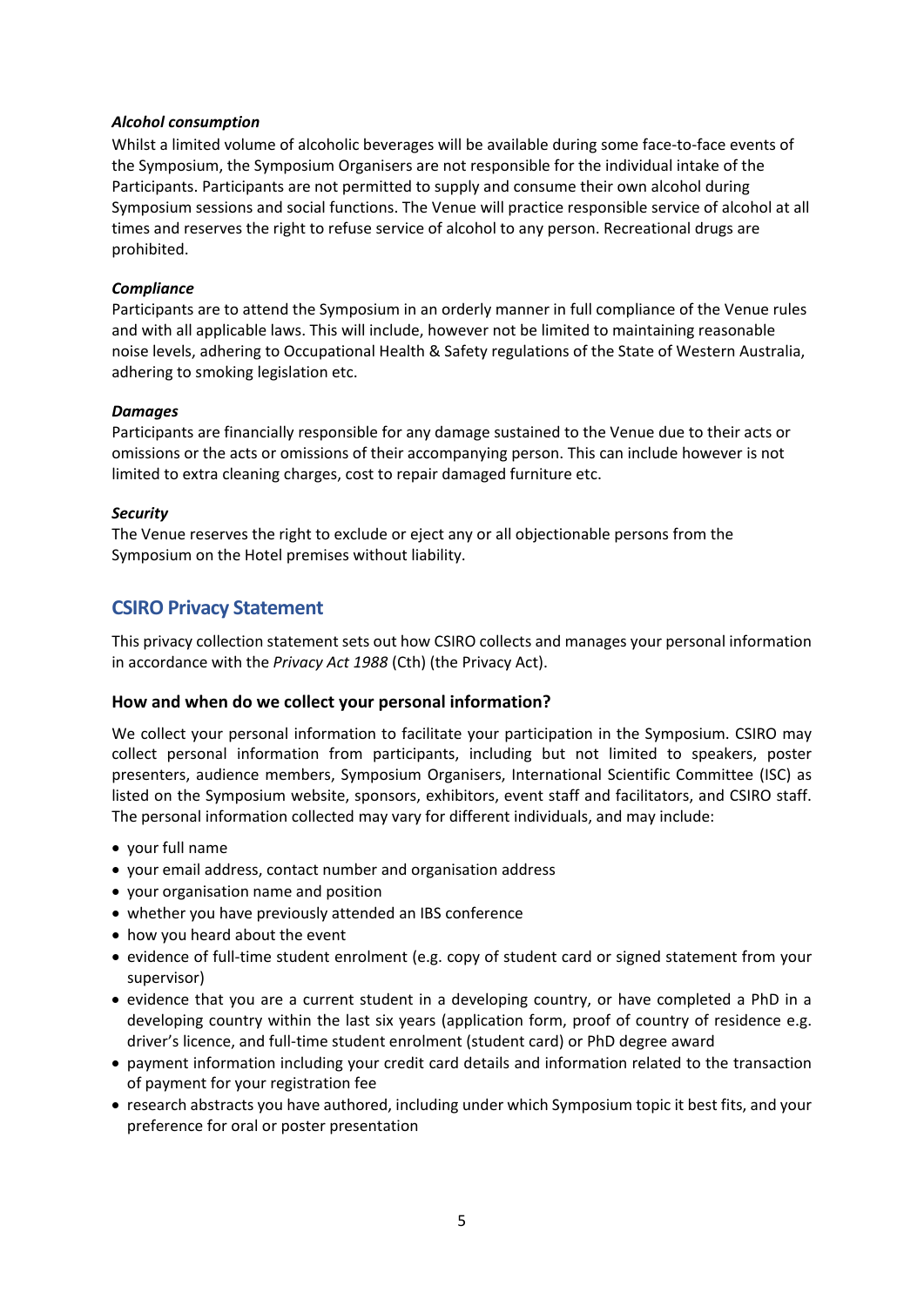- opinions and views shared during the Symposium (may include, but not limited to, opinions and views that are shared verbally, via in-person written notes or comments made via the EventsAIR platform)
- answers to a feedback questionnaire
- system information such as device identifiers and telemetry e.g. IP or MAC address

Your personal information will be collected throughout the different stages of the Symposium including at registration, during the live event, and after the event. Information may be collected when you:

- participate in the Symposium
- provide feedback on the Symposium to CSIRO

CSIRO requests that, at all times during the Symposium, you refrain from disclosing any personal information about a third-party (such as a colleague or friend), without their consent.

# **Sensitive information**

We may collect your sensitive information, including

- your image (during the streaming and recording of the Symposium, if you choose to upload a profile image to your EventsAIR account, and/or from collecting your student card, if applicable)
- country of residence (as evidence of studying or working in a developing country)
- health information, such as information related to your dietary requirements for catering purposes (this may also infer your religious affiliation), and disability information including carer or accessibility support to facilitate your attendance

*By registering for the Symposium, you consent to CSIRO collecting, using and disclosing your sensitive information for reasons that are directly related to the Symposium.* 

#### **When we collect your personal information from others**

We may also collect personal information when a co-author of your provided research abstract includes your details as a co-author via the abstract submission and/or related oral or poster presentation. Please ensure that you have the consent of your co-authorsto provide their information to CSIRO for the purposes of the Symposium.

#### **How will we use your personal information?**

The purpose of the Symposium is to share knowledge on cutting edge science and technology in the field of mining biotechnology and discuss innovative solutions and best practice approaches. The Symposium Participants will share knowledge and experiences between experts and interested parties on the selected topics in an open forum.

Any personal information that you disclose during the Symposium will be used for the purpose for which it was collected, or otherwise in accordance with the Privacy Act. For example, the personal information (including opinions) that you provide during the event will be used to further open discourse on the topic between participants, speakers, poster presenters, facilitators, Symposium Organisers and CSIRO at, or after, the event.

The in-person sessions will be video/audio recorded and streamed via in-person cameras via the EventsAIR's online platform. The recordings will be made available to all registered Symposium participants.

CSIRO will de-identify the information collected from the Symposium and may publish/present the information in an internal CSIRO report, and the guest editors from the International Scientific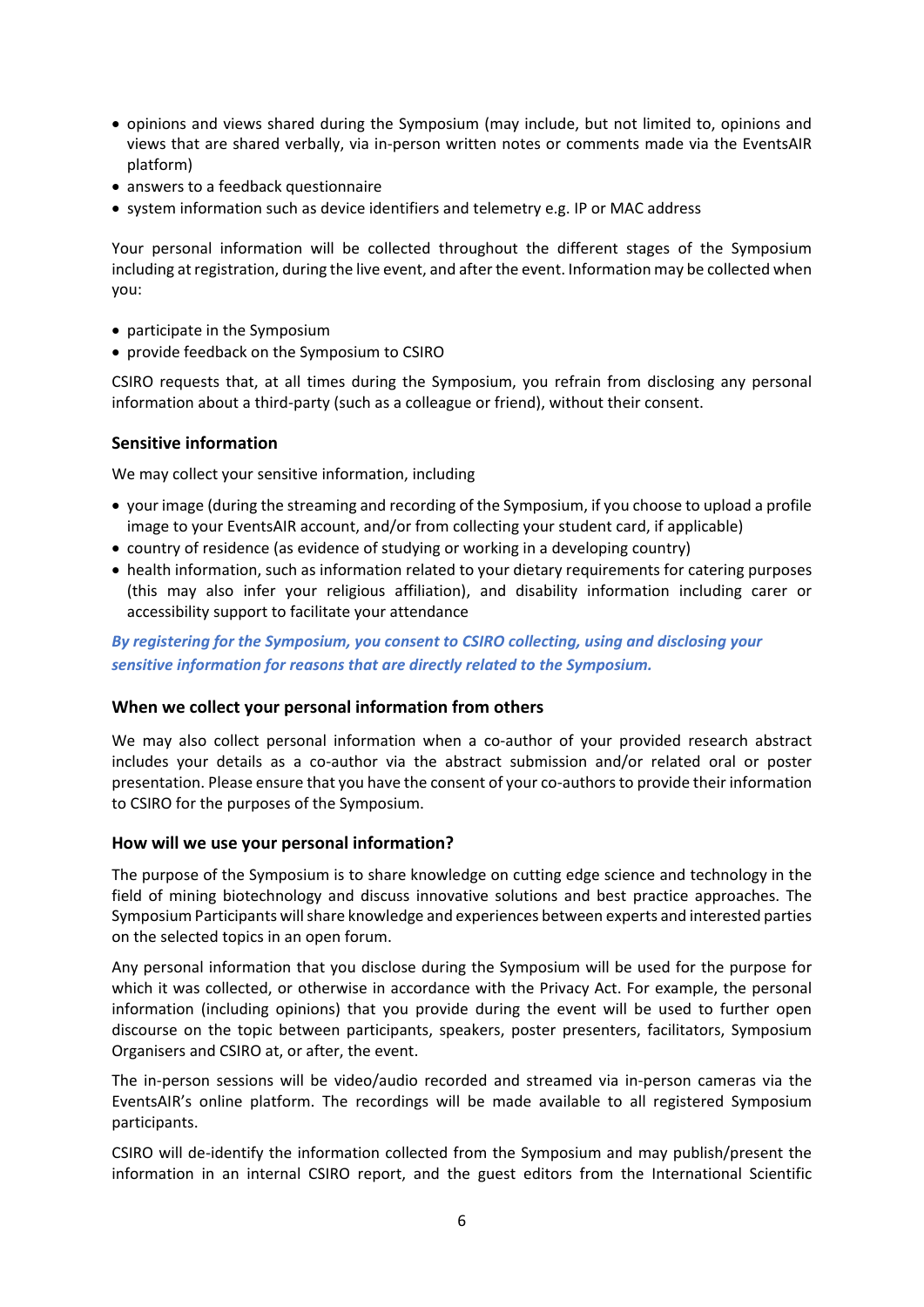Committee (ISC) and Symposium Organisers may also publish/present the information in a publicly available report, online articles, scientific journals, media releases and conference presentations. No identifying information will be published without explicit consent from the relevant individual.

In addition, an electronic book of all of the abstracts submitted to the Symposium will be collated and shared with all registered participants at the Symposium. This will include a list of the participants and their organisation name and location (country) who attended the Symposium.

CSIRO may also use your email address to contact you after the event with information related to the Symposium or to invite you to other related events.

# **Who do we disclose your personal information to?**

CSIRO may disclose your personal information to third parties including Curtin University, EventsAIR, Salesforce, eWay, the Symposium Organisers, the ISC, the Rendezvous Hotel Perth, and the other people present during the Symposium, including in-person and via the livestream.

Once you have submitted you registration form, you will receive an email from CSIRO to confirm your registration. EventsAIR will provide you with information to access the Symposium eventsthrough the online platform. This means EventsAIR will provide and/or collect your login details and any other information required to make a profile for the online platform.

The ISC and Symposium Organisers will vote on the abstracts and related oral and poster presentations and the guest editors for the Symposium special issues will contact the selected individuals to let them know their abstract and presentation has been selected to be invited for full manuscript for the IBS special issues.

#### *Registration*

The registration form is hosted on CSIRO's Client Central platform which uses Salesforce servers. This means the information contained in the registration form will be disclosed to Salesforce.

Your name, organisation name and location (country) will be included in a participant list and shared with all Symposium attendees for the benefit of all participants via the EventsAIR platform and the electronic book of abstracts.

#### *eWay Online Payment System*

Your personal information, such as your credit card details, will be disclosed to our chosen third-party payment system, eWay Online Payment Gateway, for the purpose of facilitating payments for registration fees.

#### *EventsAIR*

Your personal information will also be disclosed to our chosen third-party online conferencing facilitator, EventsAIR. The Symposium will be recorded. The audio-visual stream and recording, as well as any interactive elements of the event, will therefore be disclosed to other participants engaged in the Symposium.

EventsAIR may also collect system information from individuals including device identifiers and telemetry data, such as Internet Protocol (IP) or MAC address.

We will not use or disclose your personal information for marketing purposes.

#### **Will we send your personal information overseas?**

Salesforce uses servers located in Germany and France. This means your personal information may be transferred to Salesforce servers located outside of Australia.

eWay uses servers located in Australia, UK, USA and New Zealand. This means your personal information may be transferred to eWay servers located outside of Australia.